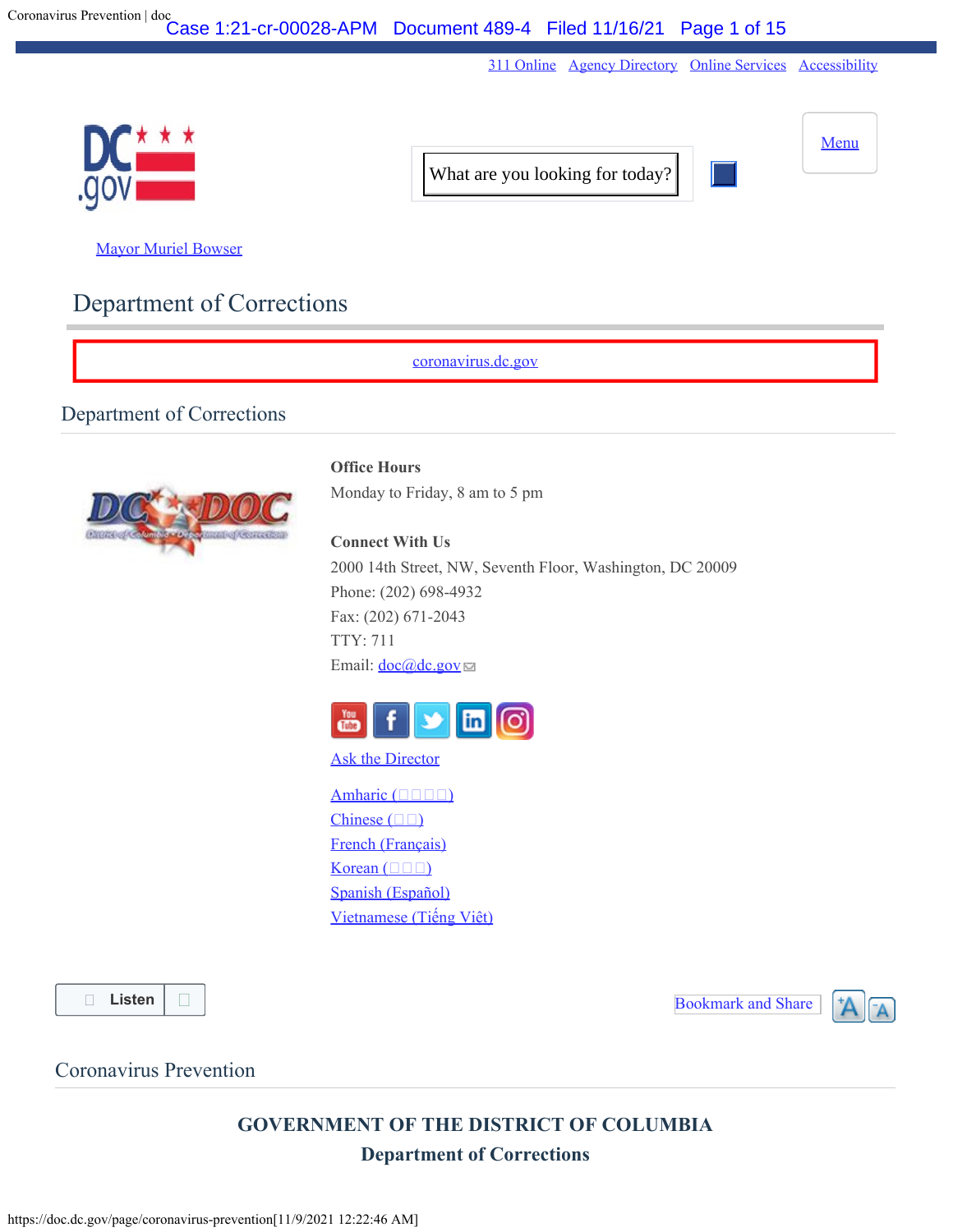**Monday, May 3, 2021** – The D.C. Department of Corrections (DOC) continues to adjust movement restrictions within DOC facilities in a manner consistent with medical stay-in-place orders and Center for Disease Control and Prevention (CDC) guidelines. DOC has sought recommendations from experts on emergency management within a correctional setting to assist with identifying how to keep residents and staff safe and to reduce the likelihood of virus spread within its facilities. As more people have been vaccinated within DOC facilities and District communities, and the District's rate community spread declines, the DOC will continue to modify allowable activities and programming needed to meet the needs of residents in our care.

The crosswalk below represents an example of the steps the DOC is taking toward the District's new normal, being mindful of the restrictions still necessary to keep residents, staff, and potential visitors safe and healthy. The DOC team has worked to identify options for restarting many of the services that were suspended during the pandemic, and that can be scaled up or down depending on community spread of COVID-19, vaccinations, and the DOC population size.

# **The Department of Corrections will implement the adjustments listed below, effective immediately.**

The DOC would not have been able to continue to provide a safe and secure environment for our expanding reopening efforts without the dedication and commitment to pandemic safety precautions of staff, residents, and community partners. The DOC has been able to expand access to programs and services through innovative strategies developed in collaboration with staff, volunteers, and residents. It has taken a team effort to maximize the impact of programs and services within the jail while reducing the spread of the COVID-19 virus.

DOC will continue to follow DC Department of Health (DOH) and CDC guidelines, as well as complying with the U.S. District Court order, to ensure the health and well-being of all its residents and staff. The medical stay in place is not designed to be punitive in nature and is also not the same as placing residents in restrictive housing. DOC continues to plan and work to implement the safe reopening of facilities and is moving to normalize operations as the pandemic draws to a close. We appreciate the concern, patience and support of our neighbors as we work to keep all within DOC safe, as well as support the public safety of all in the District.

Your health and safety of our residents is extremely important to us. Together, everyone needs to play their part in helping to continue to flatten the curve.

**[DOC Modified Stay in Place Timeline - UPDATED](https://doc.dc.gov/sites/default/files/dc/sites/doc/page_content/attachments/DOC%20Modified%20Medical%20Stay%20in%20Place%20Timeline.pdf)**

# **DC DOC Expanded Movement Crosswalk**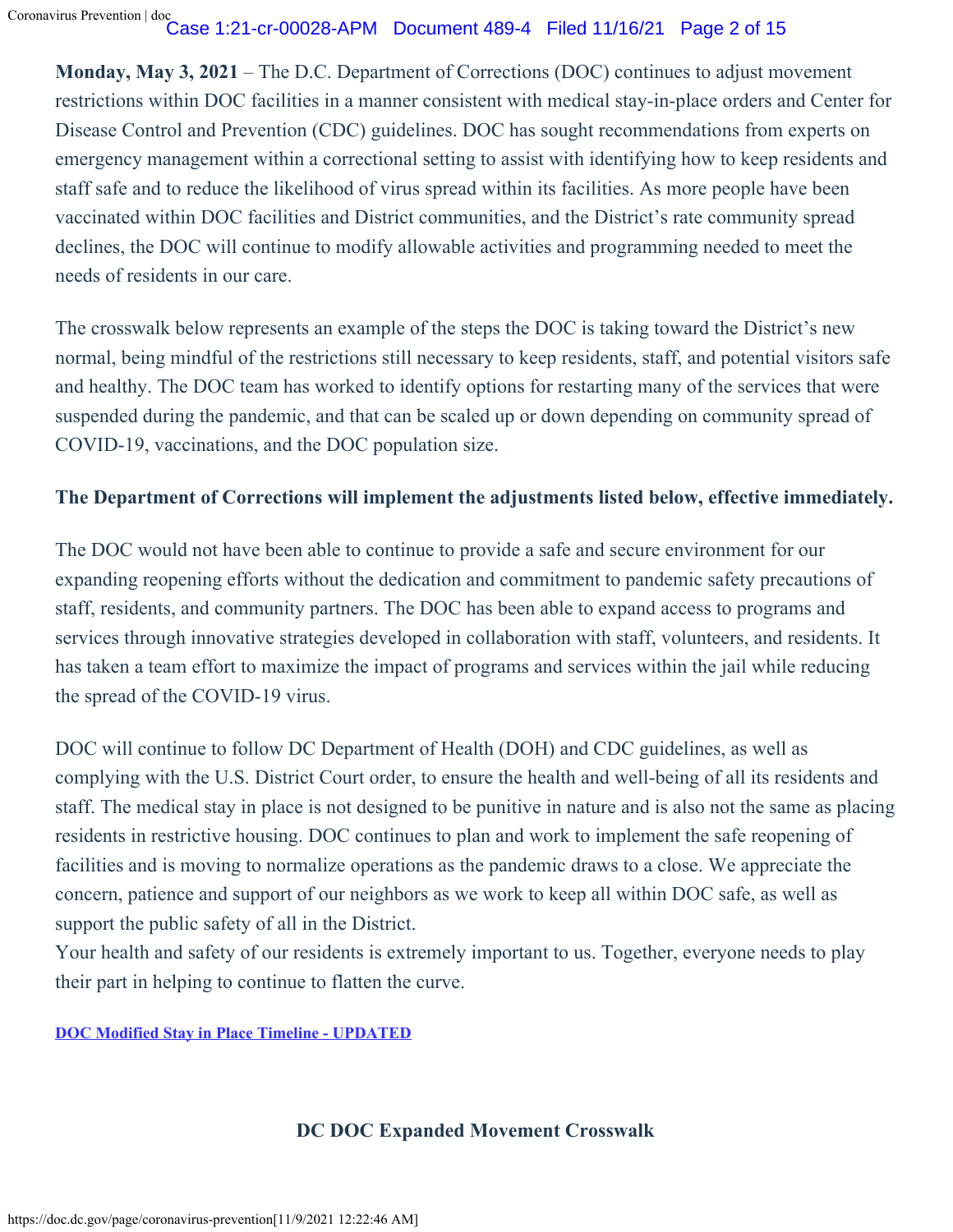**and**

## **Currently Moderate Adjustments** Case 1:21-cr-00028-APM Document 489-4 Filed 11/16/21 Page 3 of 15

**Access to Education Programs** Prior to the COVID-19 pandemic, the DOC had a little over 300 American Prison Data Systems (APDS) tablets to provide additional educational, vocational, and social programs to residents. In the summer of 2020, DOC was able to obtain and distribute an additional 1,000 tablets to ensure that programs and services were able to continue despite synchronous education by DCPS in COVID-19 restrictions. During the pandemic, the agency was able to significantly expand the provision of programs and services utilizing the educational instruction. tables.

> Over 69,000 hours of tablet based educational and reentry supportive programs were provided via the tablets, in addition to weekly paper-based day via tablet, and paper distribution of activity packets to support engagement in fiscal year 2020. As of the end requested materials will also continue. DOC of February 2021, nearly 60,000 additional hours of tablet based educational and reentry supportive programs had been provided to persons in DOC's care and custody.

Legal research library is available to residents via tablets for 12 hours each day. Residents electronically submit requests on forms located on tablets. Requests are immediately submitted electronically to DOC law library staff. Restrictive housing and intake units do not have access to tablets, therefore DOC College and Career Readiness (CCR) staff walk through these units weekly to distribute paper request forms for legal research requests and copies. Requested materials are delivered to residents within 2 working days of request by CCR staff. Three DOC staff members, including one who is a licensed attorney, assist in researching requested materials, and a DOC CCR staff member provides technical support to all residents related to tablet use and delivers all copies of requested materials.

Throughout the pandemic, DCPS has been able to upload course content respond to requests for research assistance for students on resident tablets, provide paper based lessons delivered to residents by DOC CCR staff and eventually two DCPS teachervolunteers, and residents have been able to gather in small groups on housing units with appropriate social distancing in place.

Residents will continue to have access to the APDS tablets for educational, vocational, and social programs and services; and By May 17, 2021, DOC will allow for in-person classrooms and CCR will resume in person

Residents will continue to have digital access to the legal research library 12 hours each staff will keep providing technical support for this process.

Starting June 1, 2021, DOC will implement a partnership with the UDC Law School's DOC Legal Research Clinic. Law students and professors will conduct virtual classes on resident tablets on legal research topics and skills and respond to requests for research assistance via tablet messaging.

Starting in the Fall 2021 semester, Howard Law School, American Law School, and the University of Illinois Law Library staff and students will join UDC Law School in conducting virtual classes on resident tablets on legal research topics and skills and via tablet messaging.

As the medical stay-in place and social distancing protocols allow for in-person course work to resume, these universities will also be available to assist DOC residents in-person.

DOC will continue to provide DCPS access to upload course content for students on resident tablets, provide paper based lessons delivered to residents, and residents have been able to gather in small groups on housing units with appropriate social distancing in place. In addition, designated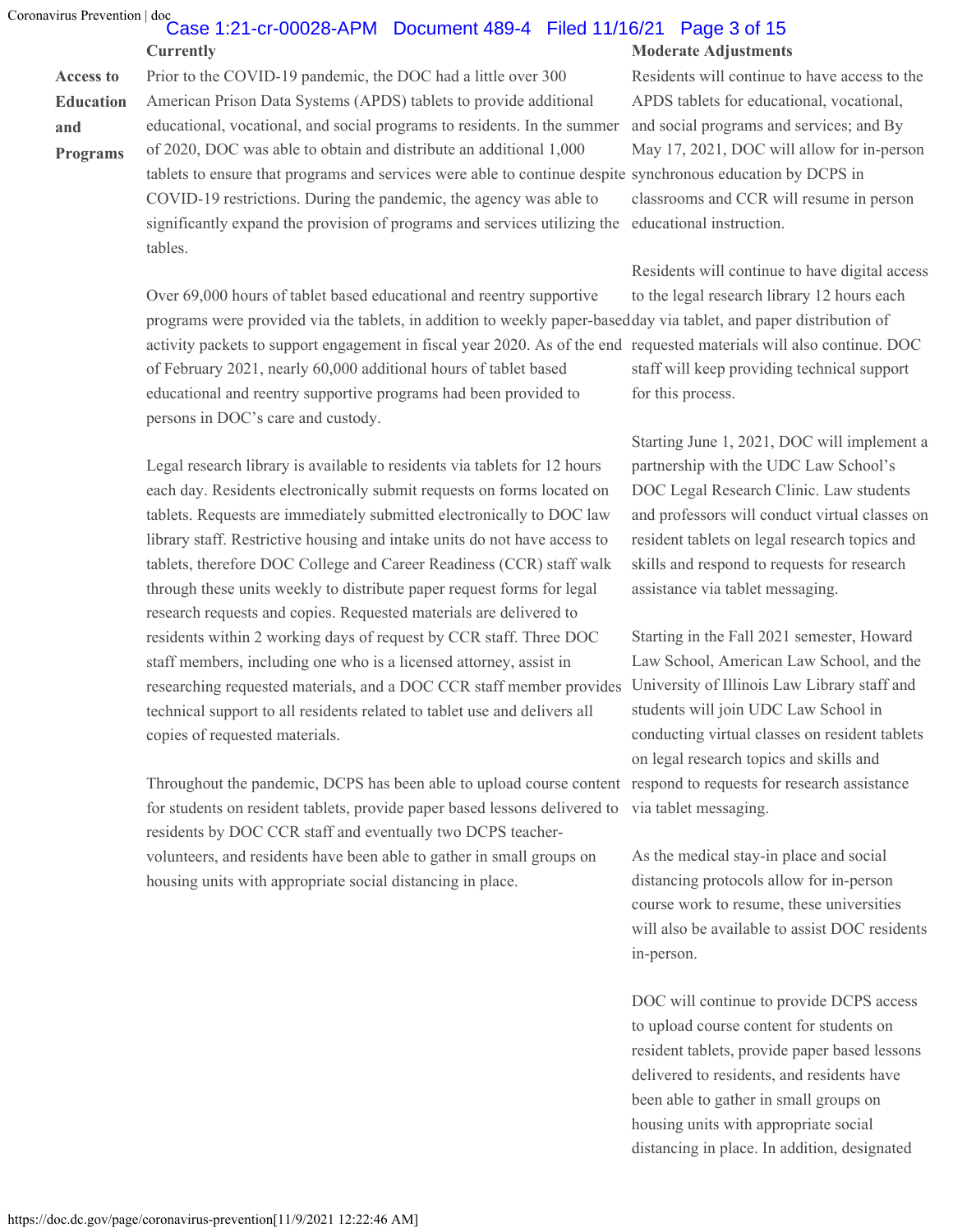# Case 1:21-cr-00028-APM Document 489-4 Filed 11/16/21 Page 4 of 15

classroom space has been identified and, by May 10, 2021, will allow for the resumption of synchronous education at CDF, CTF, and on the restricted housing units, with appropriate social distancing.

**Access to Family and Friends** DOC has continued expanded the provision of telephone services and added 456 GTL provided tablets at the same cost as usual phone calls (\$0.05 per minute) to residents. Previously there was one phone for every available on the units and video visitation 33 residents, now there is one tablet-based phone for every 3 residents. will resume in June 2021.

> Low cost text messaging is also accessible via the GTL tablets to residents at \$0.02 per minute. The text messages are a new way of connecting residents to their loved ones that was not available before the pandemic.

DOC residents will continue to have access to the GTL tablets and more phones will be

| <b>Video</b>      | Video visitation was suspended at the start of the pandemic in response to By June 7, 2021, DOC will begin limited |                                              |
|-------------------|--------------------------------------------------------------------------------------------------------------------|----------------------------------------------|
| <b>Visitation</b> | the need to help prevent the spread of COVID-19 by curtailing                                                      | video visitation, which will be dependent on |
|                   | community movement and to protect DOC staff from potential COVID                                                   | staff availability, modification to movement |
|                   | exposure with community members visiting the facility. Staff tasked that to maintain public health guidelines, and |                                              |
|                   | supporting video visitation have assumed other duties within the DOC.                                              | installation of tablets/IT equipment on CTF  |
|                   |                                                                                                                    | housing units.                               |
| DOC               | During the current medical stay in place DOC residents recreation time                                             | Beginning April 30, 2021, out of cell time   |
| <b>Resident</b>   | has been limited to one hour of out of cell time per day.                                                          | will increase to 2 hours per day. DOC will   |
| <b>Housing</b>    |                                                                                                                    | continue to work with and obtain guidance    |
| (Out of cell      |                                                                                                                    | from the DOH and follow CDC guidelines.      |

**time)**

**Outdoor Recreation** The DOC has been providing a minimum of 1 hour outdoor recreation in Beginning May 15, 2021, the DOC will small groups to maintain safe and secure conditions for residents and staff.

**Small Groups on Unit** The DOC has allowed small group meetings on the housing units (limit 10 residents out of cell at a time).

Barbering & Barbering and cosmetology services will continue for residents wishing to Barbering and cosmetology services have **Cosmetology** receive services prior to a court appearance.

resumed for residents with upcoming jury trials. Barbering and cosmetology will resume for all residents on June 1, 2021 contingent upon having contractors and participating residents able to demonstrate

DOC will continue to adjust resident out of cell time as COVID restrictions ease and

expand outdoor recreation to a minimum of 1.5 hours per week for each housing unit. DOC will review further increases as COVID restrictions ease and vaccinations increase.

The DOC will expand small groups to designated off unit spaces that have been appropriately setup to maintain social distancing. DOC will review further increases as COVID restrictions ease and

vaccinations increase.

vaccinations increase.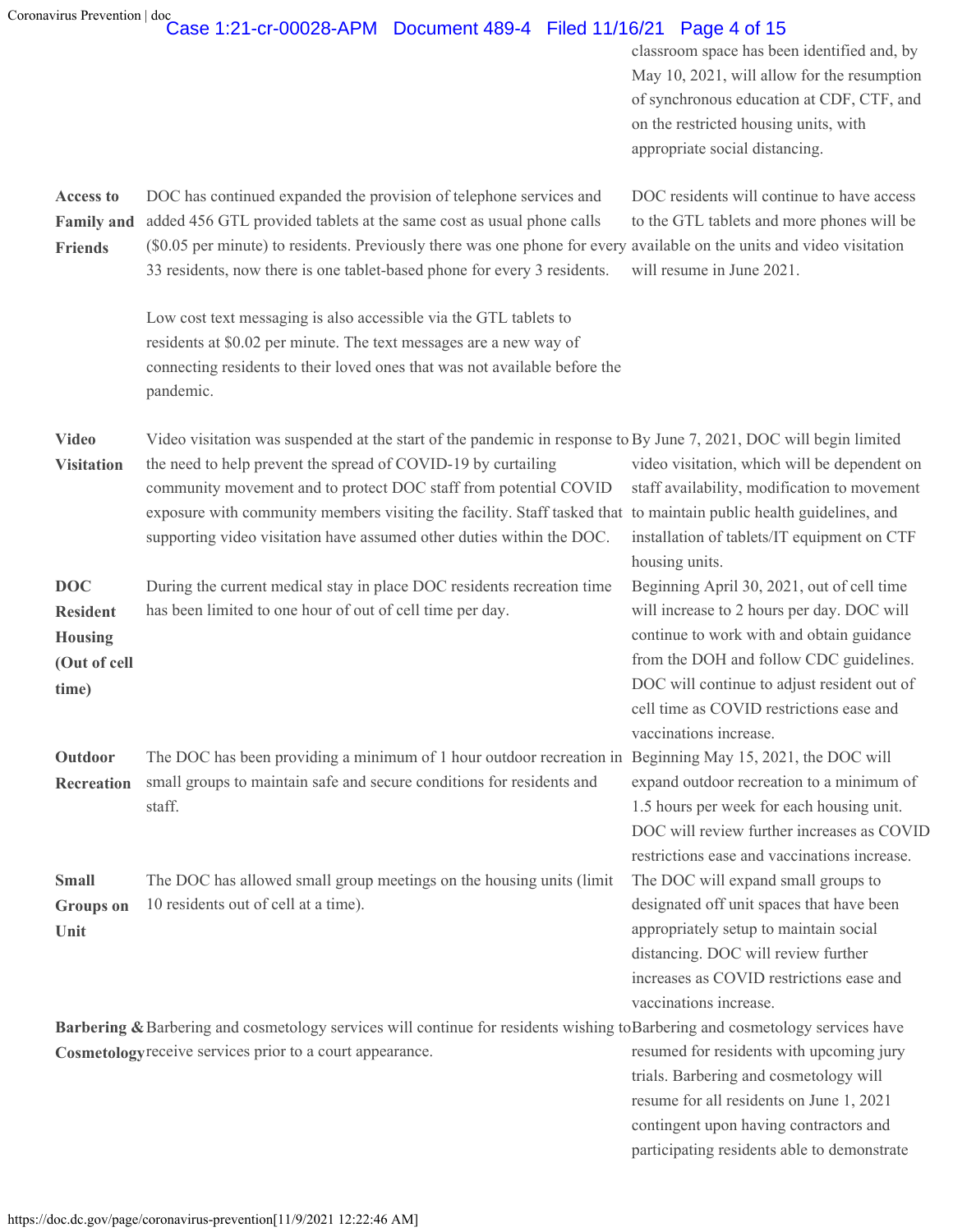### **Court** Appearances arose during the course of the pandemic. The DOC operates 10 video Video court at the DOC was implemented in response to the need that hearing spaces designed to accommodate video hearings for the United States District Court for the District of Columbia, the District of Columbia Superior Court and the United States District Court for the District of Maryland.

**Legal Calls** DOC's case management team has coordinated over 20,000 legal calls since the start of the pandemic. DOC continues to work to identify additional space for case managers to provide legal calls.

> Since June 22, 2020, DOC resumed in-person and contactless legal visits eased. between attorneys and clients.

**The READY** DOC READY Center is virtually available to returning citizens. As community spread of COVID-19 **Center**

**Deliveries** The DOC uses separate vehicles for facility deliveries to avoid multiple employees in one truck.

they have been fully vaccinated for COVID-19 and appropriate social distancing is maintained.

Video court appearances will continue until the courts are able to fully provide in-person court appearances for DOC residents. Once in-person court appearances fully resumes for DOC residents, staff utilized for video hearing purpose will be able to return to transporting residents to court and to other duties.

DOC will continue to work to identify and maintain additional space for case managers to safely provide residents with legal calls until the District's pandemic restrictions are

DOC will continue to allow in-person and contactless legal visits.

decreases and vaccination rates rise, the READY Center will begin to ease into the reopening process, which will allow returning citizens to visit the READY Center in person.

DOC will continue to maintain the use of separate vehicles for deliveries to avoid close contact until the District's pandemic restrictions are lifted.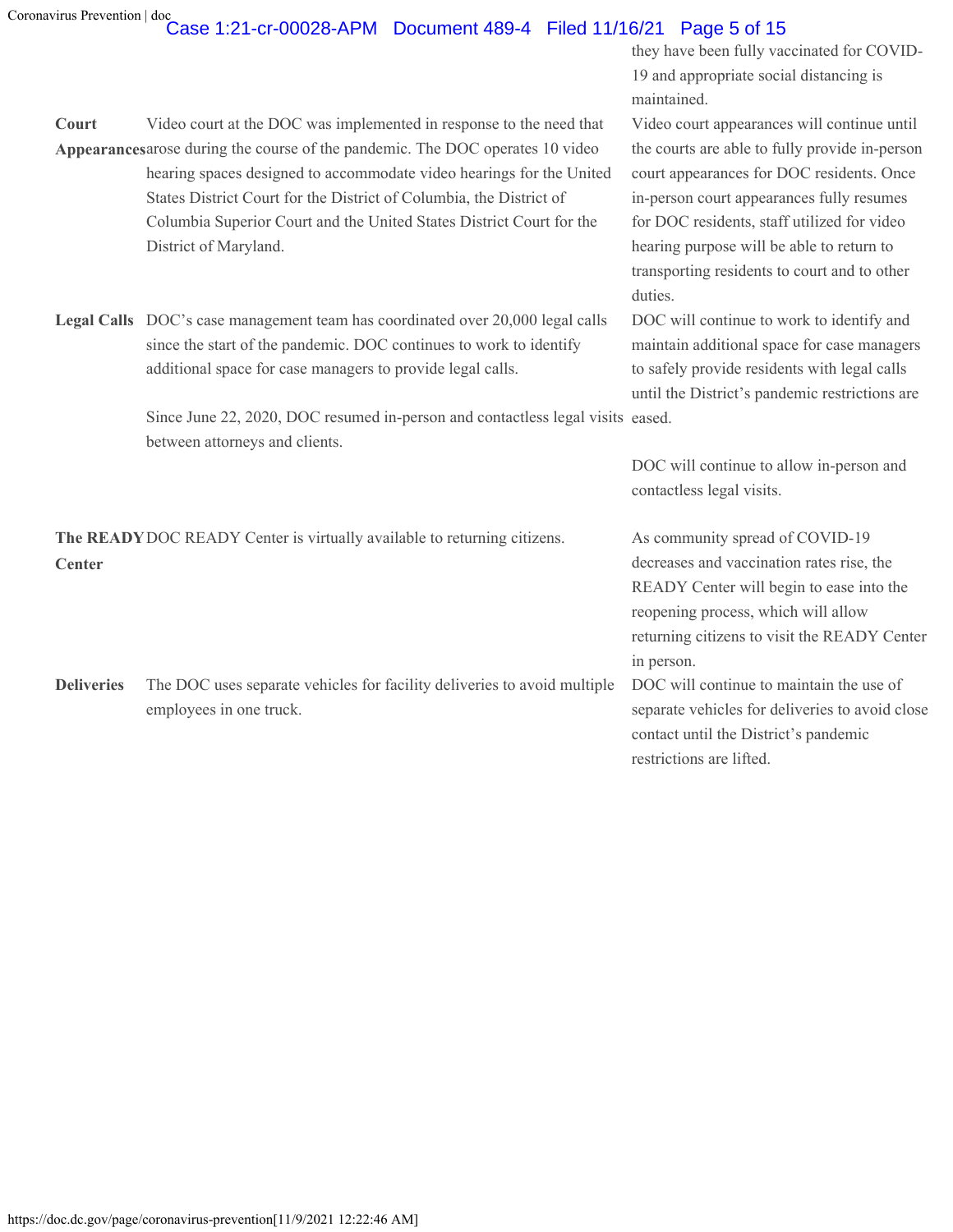Coronavirus Prevention | doc Case 1:21-cr-00028-APM Document 489-4 Filed 11/16/21 Page 6 of 15

**Staff Considerations (vulnerable groups, caregiving obligations, transportation challenges)**

**Staff Workspaces** The DOC has and will continue to ensure that staff workstations are placed in a manner that meets the required social distancing guidelines while completing work on-site. Continue to allow staff to telework while allowing staff to make use of PFL, COVID sick leave, DOE leave, and FMLA. DOC continues to utilize various forms of telecommunications to support staff's work and training opportunities.

> Additional videoconferencing capability would greatly assist with providing telehealth services to reduce the likelihood of the spread of the virus.

To provide additional flexibility, DOC continues to support staggering start times for nonuniform staff and utilizes the 12-hour shift to reduce staff footprints at any given time.

Carpooling/ridesharing continue to be used to meet the needs of staff who have transportation challenges related to Metro closures, lack of access to a vehicle, etc.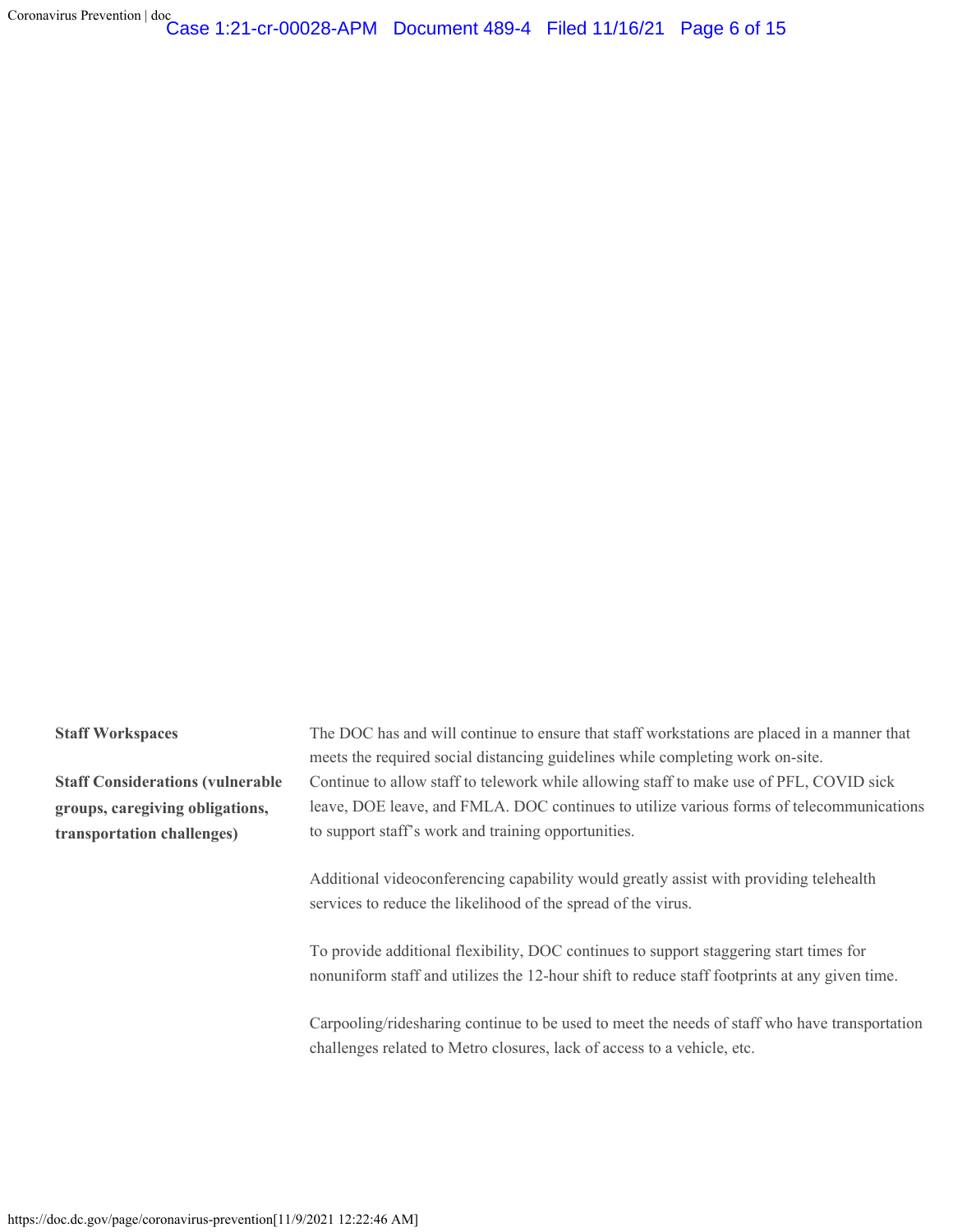# **The District of Columbia Department of Corrections is offering free, unmonitored and unrecorded legal and emergency calls to its residents during coronavirus (COVID-19) pandemic** Case 1:21-cr-00028-APM Document 489-4 Filed 11/16/21 Page 7 of 15

In response to coronavirus (COVID-19) and acknowledging the rights of its residents to communicate with their attorneys, the Department of Corrections (DOC)and its telephone service providers at the direction of Mayor Muriel Bowser have developed an automated service to provide each resident housed in its facilities a free, unmonitored and unrecorded telephone call to his/her attorney each day for up to 30-minutes. The automated system is available to residents in both DOC's Central Detention Facility and Correctional Treatment Facility. For DOC residents to have access to legal calls through the automated system, their attorneys must submit their contact information to DOC case management to be registered with the automated system. In addition to the automated service, DOC's case managers and operations staff are now facilitating emergency legal calls between DOC residents and their attorneys scheduled Monday through Friday from **9:00 am** to **6:00 pm**.

#### **How to submit contact information for DOC's automated system:**

The DOC previously developed processes for the Public Defenders Service of District of Columbia (PDS) and the Federal Public Defender for the District of Columbia (FPD) to register their attorneys' numbers with the automated system and request emergency legal calls with their clients. Specifically, PDS provides their attorneys' information to DOC's case management staff through its Deputy Trial Chief, Dominique D. Winters, [Dwinters@pdsdc.org](mailto:Dwinters@pdsdc.org) **a**, and FPD provides its attorneys' information to DOC's case management staff through its Chief Assistant, Michelle Peterson, Shelli Peterson@fd.org ...

Private attorneys and other legal entities may email their contact information for the automated system and requests for emergency legal calls to DOC's centralized case management email address at [DCDOClegalcalllist@dc.gov](mailto:DCDOClegalcalllist@dc.gov) . The email should include the attorney's name, phone number and the resident's name and the DOC's identification number, also known as the DCDC number. Upon receipt of the requested information, it will take approximately 24-48 business hours before all information is uploaded to the new system and before DOC's residents can call their attorneys using the automated system. Additionally, once the system is set up, each private attorney and legal entity is responsible for notifying their client that their information has been entered into the automated system.

For the latest information on the District Government's response to COVID-19 (Coronavirus), please visit [coronavirus.dc.gov](https://coronavirus.dc.gov./).

# **DC Department of Corrections' COVID-19 Response FAQs**

# **Has the District of Columbia Department of Corrections (DOC) taken steps to mitigate the spread of the COVID-19 virus throughout its facilities?**

Yes, DOC put in place a COVID-19 response plan prior to the report of the first individual testing positive for infection. The Department has taken a number of steps consistent with this plan to mitigate the spread of COVID-19 throughout its facilities: These measures are described in detail throughout this frequently asked questions (FAQ) document.

#### **What guidance is being followed to respond to COVID-19?**

DOC is following guidance from DC Health and the Centers for Disease Control (CDC) to make health and safety decisions with regard preventing the spread of COVID-19 among staff and residents in its facilities. This guidance is evolving as more is learned about how the virus spreads and how to reduce transmission. As a result, the steps DOC takes may change or be modified based on this guidance and recommendations.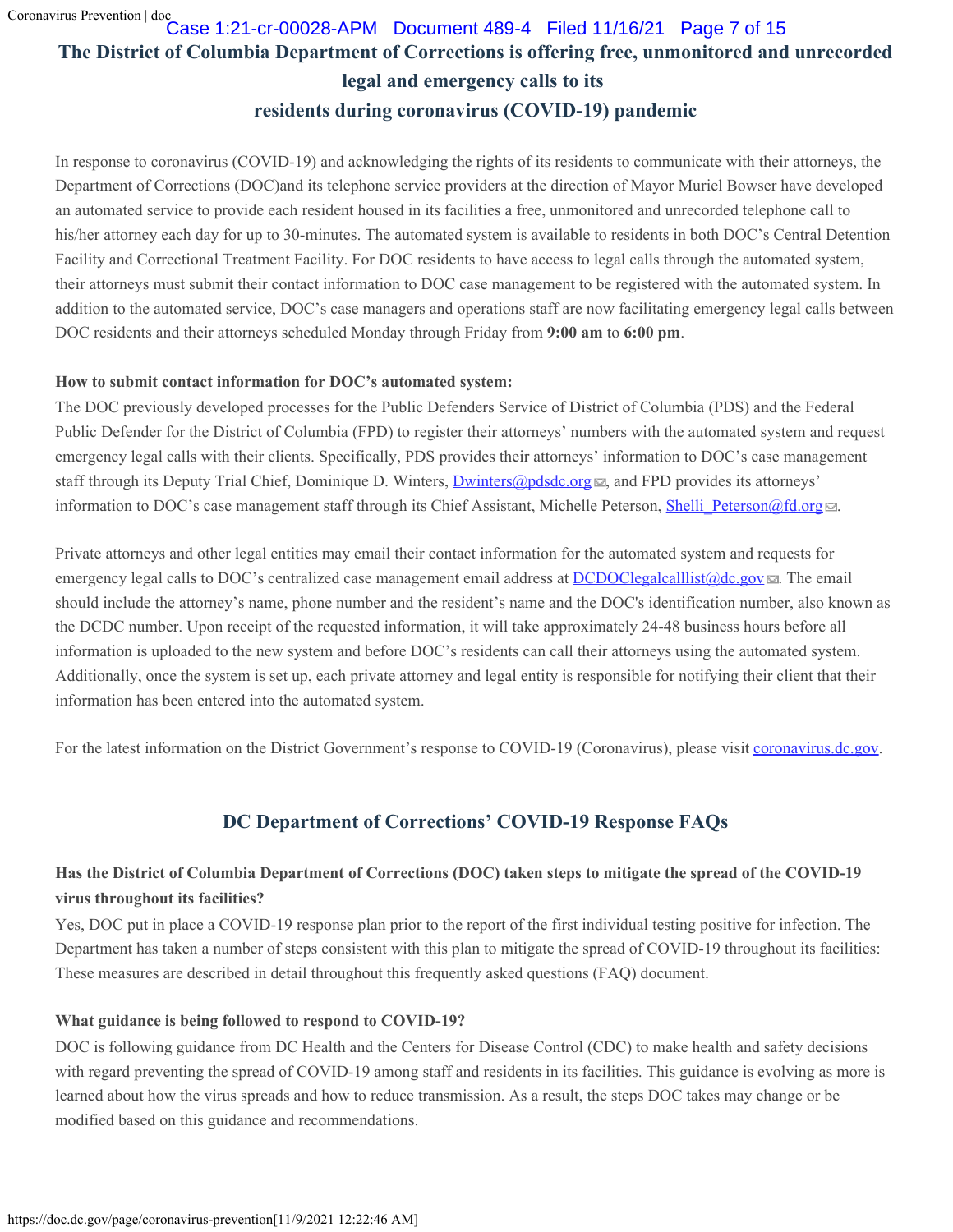#### Case 1:21-cr-00028-APM Document 489-4 Filed 11/16/21 Page 8 of 15

#### **Is the guidance from CDC related to correctional facilities available for the general public to view?**

Yes. CDC's guidance for responding to COVID-19 specific to correctional facilities can be found at <https://www.cdc.gov/coronavirus/2019-ncov/community/correction-detention/index.html>.

#### **What steps has DOC taken to help residents stay clean and healthy?**

Each resident receives a new bar of soap every week, free of charge. If they use up their bar of soap before the end of the week, DOC provides them an additional bar of soap. Each resident has access to a sink. They enjoy constant access to running water. They can frequently wash their hands to prevent spread of the virus. DOC conducts weekly clothing exchanges and weekly linen exchanges, so residents regularly receive clean clothing and linens.

#### **What about hand sanitizer?**

CDC guidance recommends frequently washing with soap and water where soap and water are available. In fact, the CDC guidelines clarify that soap is more effective at killing germs. [\(https://www.cdc.gov/handwashing/pdf/hand-sanitizer](https://www.cdc.gov/handwashing/pdf/hand-sanitizer-factsheet.pdf)[factsheet.pdf](https://www.cdc.gov/handwashing/pdf/hand-sanitizer-factsheet.pdf)). CDC recommends that hand sanitizer should be spared for situations in which soap and water are not available. Staff is provided with access to hand sanitizer, because they will not have the same close, immediate access to soap and water that a resident does (who has the soap and water in their cell). DOC is acting consistently with this guidance.

#### **What is DOC doing to help families and loved ones stay connected to residents?**

While all non-legal visits to DOC facilities have been halted to prevent transmission of COVID-19, DOC residents are still able to connect to families and loved ones through video-visits, phone calls and letters.

#### **How has DOC operations responded?**

In response to the COVID-19 pandemic, Director Booth has activated the agency's Incident Command Team, where each day, DOC's department heads meet to discuss measures to combat the spread of COVID-19 in its facilities. DOC also meets with local detention stakeholders daily to discuss the spread of COVID-19 in the District.

#### **Does DOC staff have Personal Protection Equipment (PPE)?**

Despite the national shortage of personal protective equipment, PPE, DOC is providing PPE to all staff including surgical masks and gloves. Staff working in DOC's isolation units are provided with N95 masks, gowns and eye protection. This follows the current guidance provided by DC Health. [The PPE guidelines are available here](https://doc.dc.gov/sites/default/files/dc/sites/doc/page_content/attachments/DOC-PPE-Infographic.pdf).

#### **What is the DOC doing to inform residents and staff of preventative measures they should take?**

DOC's medical staff meets with staff and residents on DOC's housing units to discuss COVID-19 preventative measures. DOC staff also provides training to the residents in its facilities on how to report to medical if experiencing symptoms such as dry cough or fever. Finally, DOC placed posters and signage throughout DOC's facilities to remind staff and residents about what they should do to prevent the spread of COVID-19.

#### **How is DOC supporting staff during this time?**

DOC's medical staff connects with staff on a regular basis informing them about COVID-19 and how to properly take care of and protect themselves. COVID-19 updates are provided at Roll Call. Staff who are in areas impacted by COVID-19 are trained and provided appropriate PPE, in accordance with CDC guidelines. The communications team links staff to virtual wellness resources.

#### **How is DOC keeping facilities clean to prevent transmission of the virus?**

In addition to its standard facility cleaning practices, DOC mandates a cleaning of the common spaces and housing unit common areas in its facilities every two hours, on the **am-4pm** and **pm-12pm** shifts and twice during the **M+Am-am** shift, to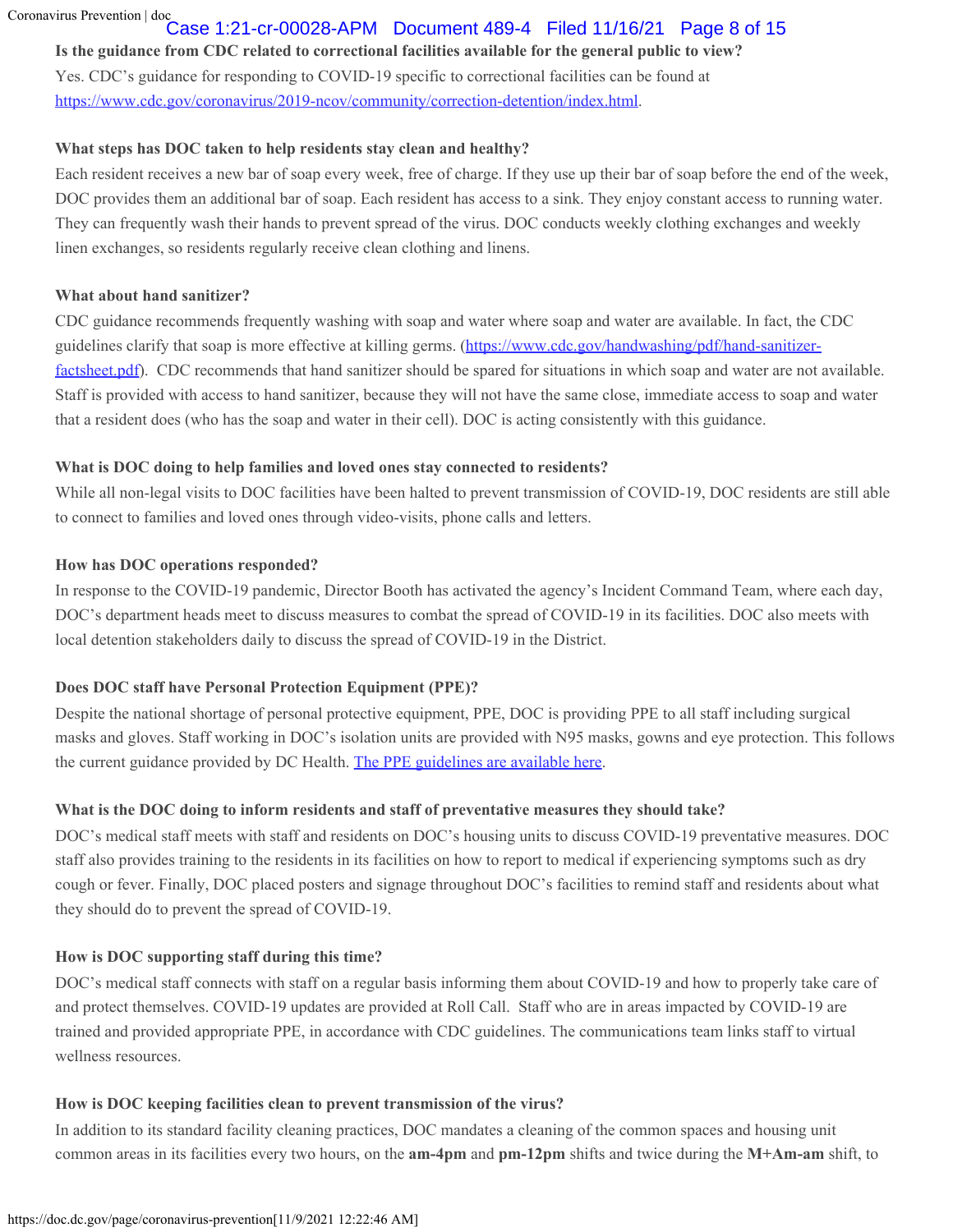# Case 1:21-cr-00028-APM Document 489-4 Filed 11/16/21 Page 9 of 15

provide adequate sanitization of high use and high touch areas.

## **What specific steps has DOC taken to prevent COVID-19 from entering the facility?**

DOC began screening staff and visitors with the CDC recommended screening questions on March 13th. Starting March 14th, DOC halted all non-legal visits to DOC facilities to prevent person to person transmission of the virus.

All new residents entering a DOC facility are quarantined for 14 days with enhanced monitoring of any symptoms before they are assigned to their permanent housing unit.

DOC has modified resident movement and activity at its facilities so that residents will only be moved from their housing units for court appearances, medical and dental appointments, work details and legal visits/calls.

Finally, DOC has been in regular communication with subject matter experts (SME) at the National Commission on Correctional Health Care (NCCHC) to review its medical processes. DOC's medical processes have been approved and the SME have approved of and support DOC's proactive measures. DOC continues to modify operations consistent with guidance and recommendations from DC Health.

## **What does the DOC do to screen staff and legal visitors for the virus?**

Everyone entering a DOC facility, including – legal visitors, DOC employees, and residents—is screened for COVID-19 or flu symptoms, using a thermometer and a screening survey. The DOC staff conducting the screening wear masks and gloves, and DOC maintains the surveys, preserving a record of each screening. Staff who screen positive are sent away. The District offers COVID-19 testing for Correctional Officers at its first responder screening site.

# **What about residents? How does DOC screen residents?**

Upon arrival at a DOC facility, new residents are screened for COVID-19 or flu symptoms by an officer. If the resident has a positive screen they are immediately provided a surgical mask and sent to a qualified medical professional (stationed at the Inmate Reception Center, IRC) for evaluation. DOC then implements the qualified medical professional's recommendations in consultation with DC Health.

# **How does DOC prevent pre-symptomatic and asymptomatic transmission from new residents?**

Again, all new residents entering a DOC facility are quarantined for 14 days with enhanced monitoring of any symptoms before they are assigned to their permanent housing unit.

# **How is DOC protecting the health of medically vulnerable residents?**

DOC closely monitors residents with medical conditions that make them particularly vulnerable to COVID-19. This includes prioritizing medical visits for residents with chronic and high-risk conditions and increasing medical services delivered on the units to decrease the need for movement throughout the facility.

# **What has DOC done to separate infected or potentially infected persons from transmitting the virus?**

Consistent with recommendations and guidance from DC Health and the CDC, DOC employs every effort possible to separate infected or potentially infected individuals from the rest of the incarcerated population. Thus, DOC established and engages in non-punitive quarantine for any resident believed to have been exposed to COVID-19, but is not yet symptomatic. Those who are infected are placed in non-punitive isolation with appropriate medical care.

# **What is DOC doing to hasten the release of inmates similar to other jails in other states?**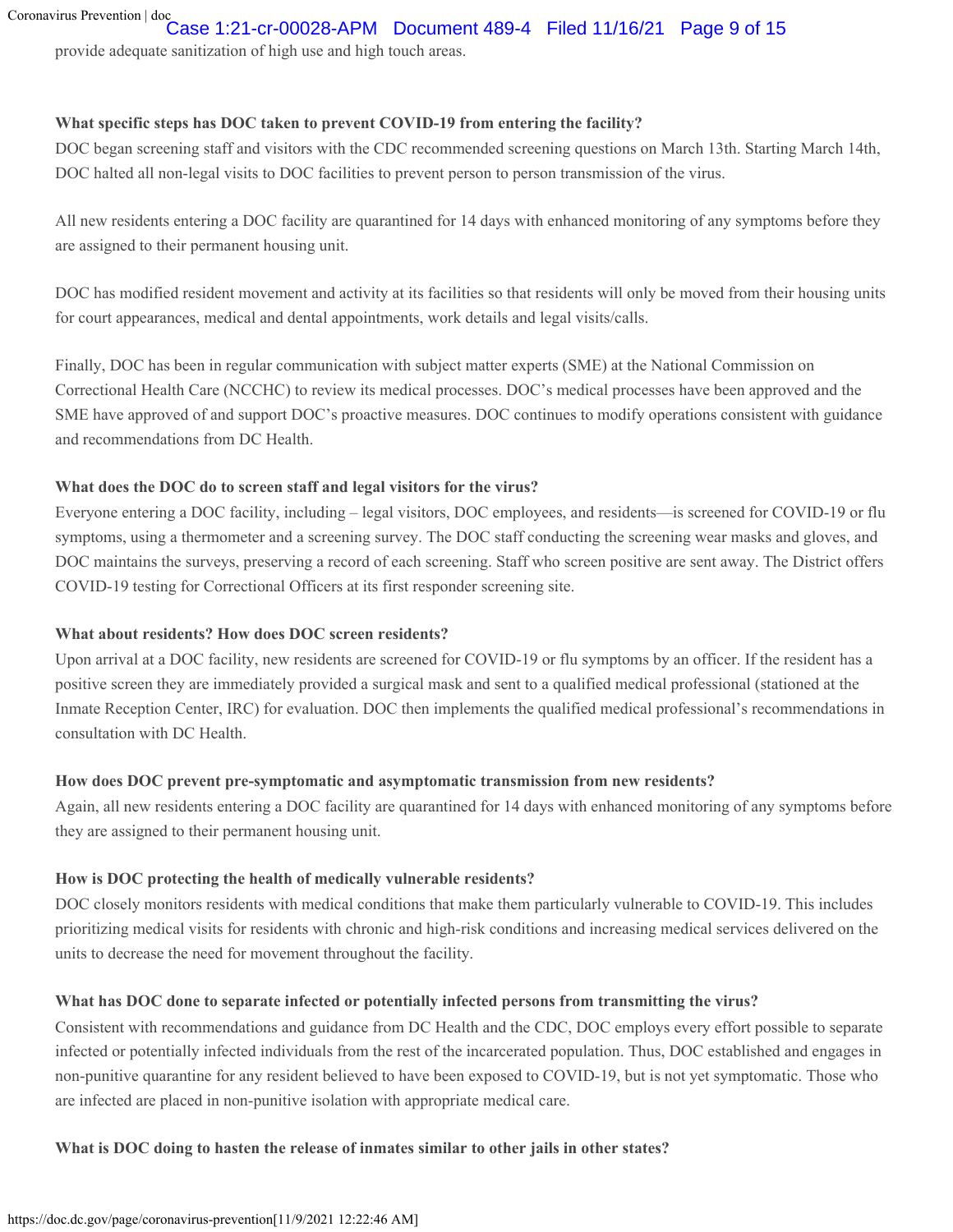## Case 1:21-cr-00028-APM Document 489-4 Filed 11/16/21 Page 10 of 15

In the District, neither the DOC nor the Mayor has the legal authority to release residents from jail. The committing authorities, the DC Superior Court, Federal Bureau of Prisons, US Parole Commission, Court Services and Offender Supervision Agency, and the US Marshall's Service, have the authority to release residents under their respective jurisdictions. The DOC is working diligently with these and other partner agencies to ensure that all official orders are faithfully executed in a timely way. In response to the COVID-19 Response Emergency Amendment Act of 2020, DOC has modified its good time credit policy to allow eligible residents to receive up to 20 good time credits per month.

#### **For updated COVID-19 data in the District, please visit** <https://coronavirus.dc.gov/page/coronavirus-data>

For the latest information on the District Government's response to COVID-19 (Coronavirus), please visit [coronavirus.dc.gov](https://coronavirus.dc.gov./).

# **Medical Stay-In-Place**

**Saturday, April 4, 2020** – Your health and safety is extremely important to us. Together, everyone needs to play their part in helping to flatten the curve. To mitigate the possible spread of coronavirus (COVID-19) through DC Department of Corrections (DC DOC) facilities, the Department will implement a medical stay-in-place, **effective immediately**, which will further limit movement of residents and help "flatten the curve", as we anticipate the pandemic's peak in the next several weeks.

During the medical stay in place, the following activities will occur:

- Residents will largely be restricted to their cells with the exception of a modified recreation schedule, where groups no larger than five are out at any one time, and practice social distancing of six feet to the fullest extent possible;
- All non-urgent medical visits will be re-scheduled to minimize movement. To the extent possible medical care will be provided on the unit;
- Commissary will continue once a week as scheduled;
- Laundry will continue once a week as scheduled;
- Out of cell time is **one hour each day** for phone calls, showers, and cell wipe down;
- Parole Commission and Video Court Hearings would continue;
- Medical escorts will continue for matters that cannot be handled on the unit;
- Disciplinary hearings will continue as scheduled;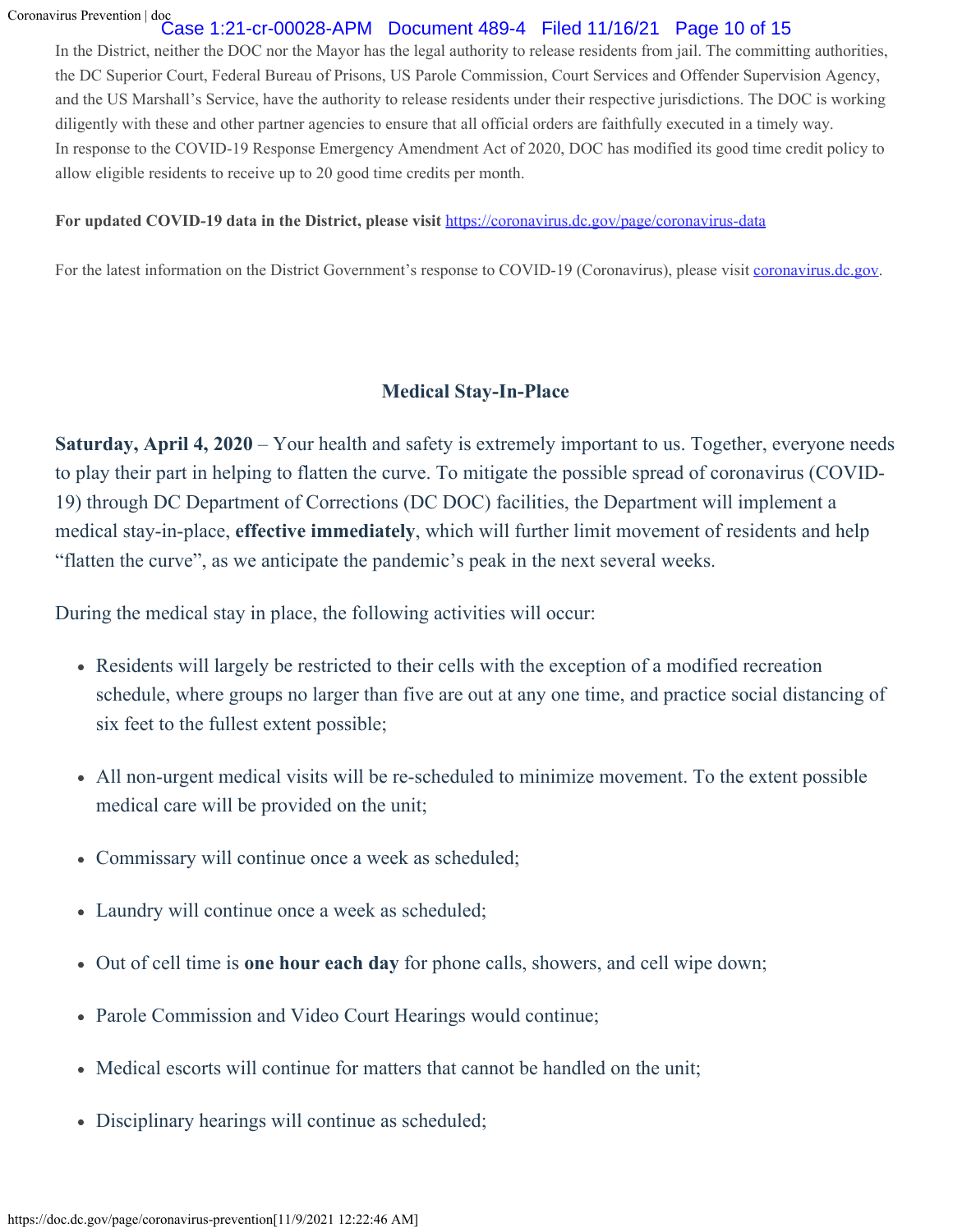- Case 1:21-cr-00028-APM Document 489-4 Filed 11/16/21 Page 11 of 15
- Culinary and Environmental details will continue as scheduled;
- Mail services will continue as scheduled;
- Stop all group activities and minimize the number of residents participating in recreation on tier (no more than 10 at a time);
- Cease all movement between facilities unless in an emergency situation;
- Cease all video visitation; and
- Cease all visits with attorneys unless actively in trial for the same reason listed above.

These changes are for the health and safety of our workforce, residents, and contractors.

Please continue to utilize health and safety precautions to help keep our DOC facilities, staff, and residents safe and healthy. Follow the guidance below on how to reduce your risk of infection and slow its spread.

Thoroughly wash your hands for at least 20 seconds.

- Avoid close contact with people who are sick.
- Avoid touching your eyes, nose, and mouth
- Sanitize your equipment.
- Follow the safety protocols in place at each of the DOC facilities.
- If you are sick, contact your healthcare provider and request sick leave through your supervisor.

Thank you for your continued commitment to serving our city and our neighbors.

For the latest information on the District Government's response to COVID-19 (Coronavirus), please visit [www.coronavirus.dc.gov](https://coronavirus.dc.gov/)

# **Modified Movement and Activities**

**Effective 4:30 p.m... Friday, March 27, 2020** – To mitigate the possible spread of coronavirus (COVID-19) through DC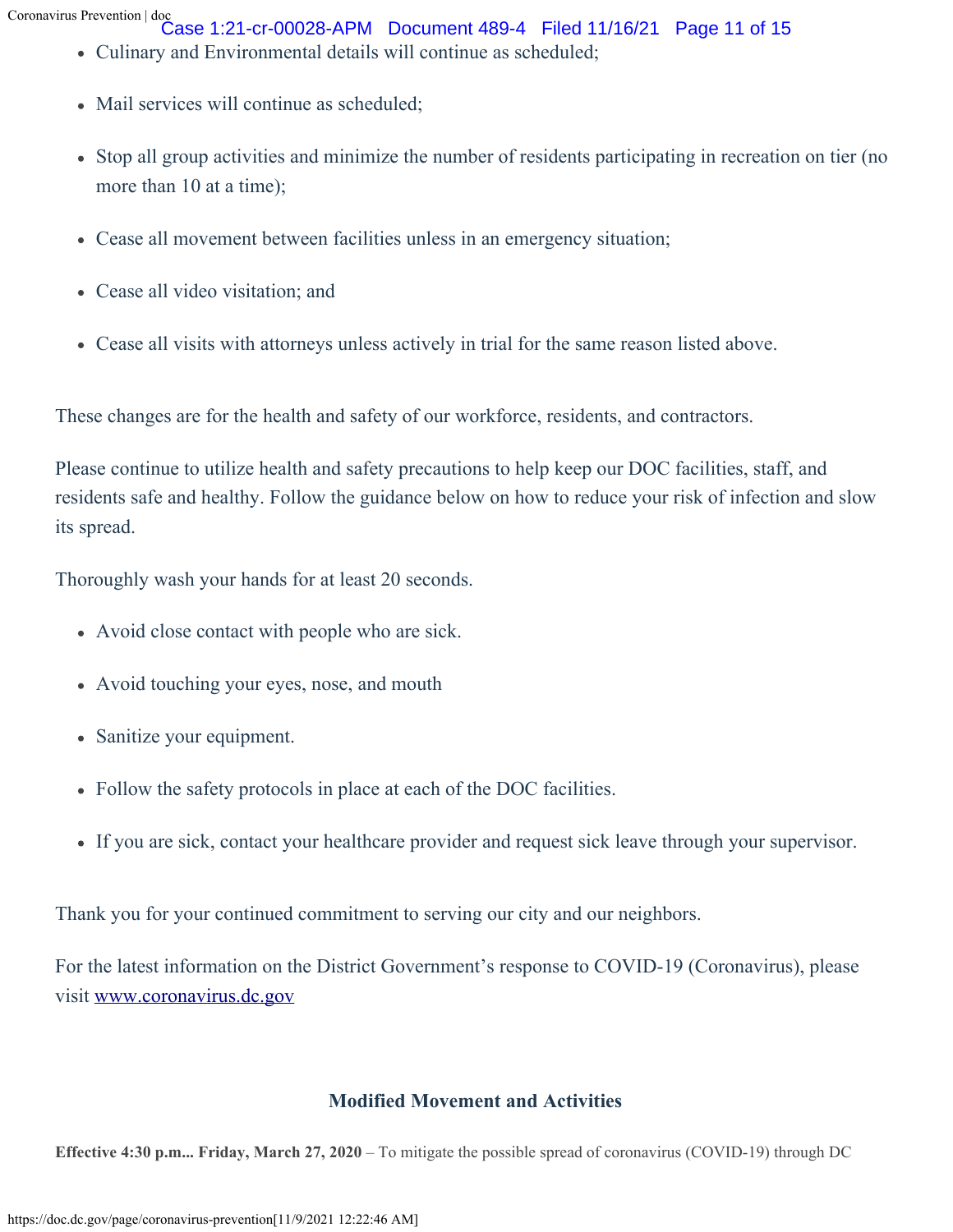# Case 1:21-cr-00028-APM Document 489-4 Filed 11/16/21 Page 12 of 15

Department of Corrections (DC DOC) facilities, the Department will move to modified movement and activities **effective immediately**.

For the safety of our workforce, residents, and contractors, DOC is implementing modified operations to minimize risk in our facilities, as much as practicable. This includes the cancellation of off-unit religious services, halting off-unit activities, and suspending barbering/cosmetology services.

All residents are being authorized for movements under the following conditions:

- Court (in-person and teleconference);
- Medical, mental health, and dental appointments;
- Work detail; and
- Legal visits/phone calls.

On-unit activities will continue, which includes groups, video visitation visits, phone calls, showers, and modified recreation. Modified recreation will include a reduction in out-of-cell time (minimum of 2.5 hours daily) to reduce the number of social contacts. Individual and small group religious services can continue on housing units. Medical is developing a plan to provide services on the units when appropriate. DOC is exploring opportunities to provide paper-based mental stimulation activities for residents such as books, word searches and crossword puzzles, Sudoku etc. The College and Career Readiness (CCR) division will continue to utilize virtual education tools available on the tablets as well as creating education packets for any of the population who are interested. The Programs and Case Management (PCM) division will be providing tablets and some paperbased programming, but no groups will be held by PCM staff.

Please continue to practice health and safety precautions to help keep our DOC facilities, staff, and residents safe and healthy. Follow the guidance below on how to reduce your risk of infection and slow its spread.

- Thoroughly wash your hands for at least 20 seconds.
- Avoid close contact with people who are sick.
- Avoid touching your eyes, nose, and mouth
- Sanitize your equipment.
- Follow the safety protocols in place at each of the DOC facilities.
- If you are sick, contact your healthcare provider and request sick leave through your supervisor.

Thank you for your continued commitment to serving our city and our neighbors.

# **For more information about COVID-19, visit:**

<https://coronavirus.dc.gov/>

<https://cdc.gov/coronavirus/2019-ncov/index.html>

<https://travel.state.gov/content/travel/en/traveladvisories/traveladvisories.html/>

# **PLEASE READ AT ALL ROLL CALLS FOR SEVEN (7) CONSECUTIVE DAYS AND POST ON ALL APPROPRIATE BULLETIN BOARDS**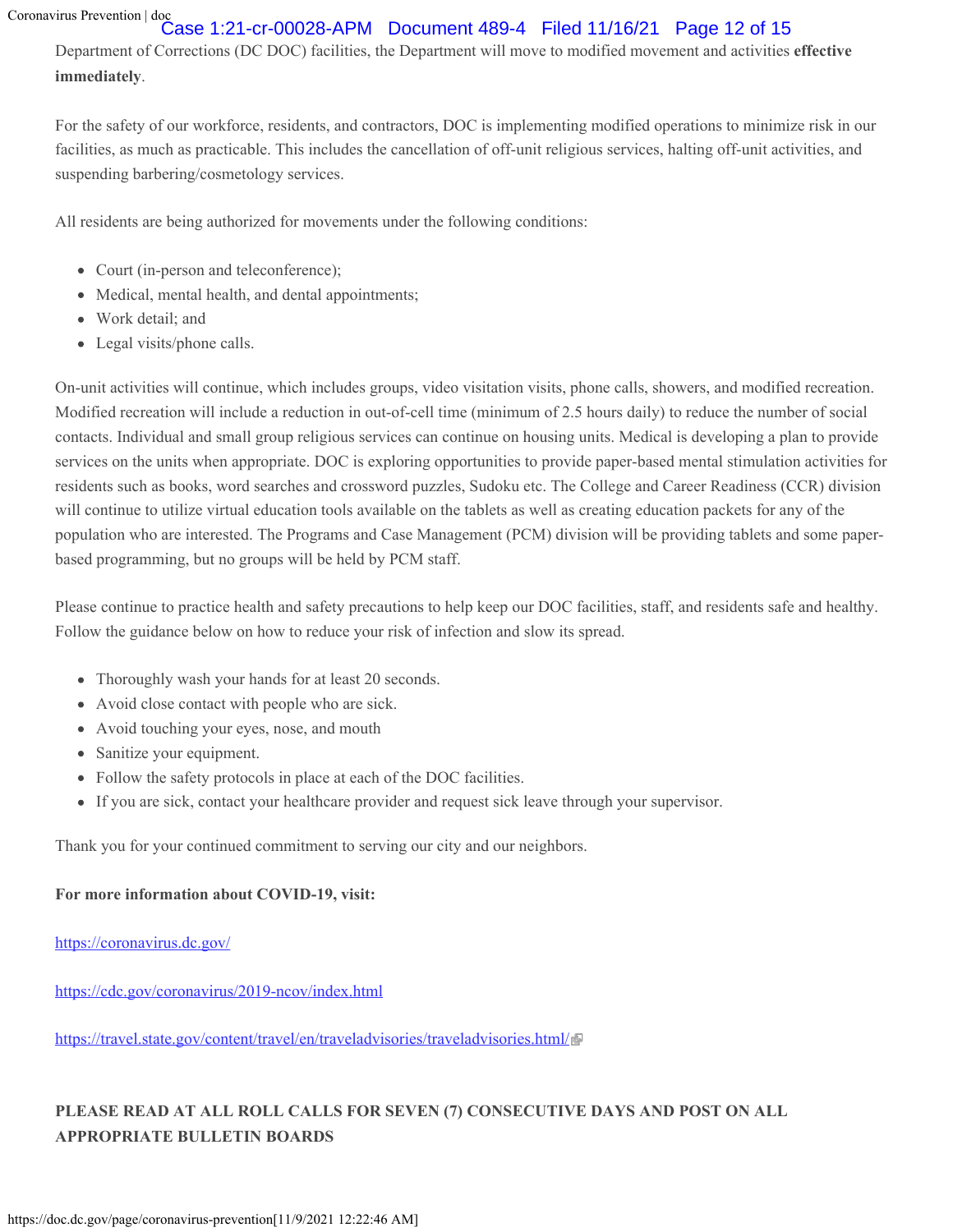For the latest information on the District Government's response to COVID-19 (Coronavirus), please visit [www.coronavirus.dc.gov.](https://coronavirus.dc.gov/) Case 1:21-cr-00028-APM Document 489-4 Filed 11/16/21 Page 13 of 15

# **Staying in Communication with Your Loved Ones**

The Department of Corrections (DOC) has suspended all in-person visits, programming, and volunteer activities at its facilities for the entirety of the Public Health Emergency. To help you stay in communication with your loved ones during this unprecedented time, DOC and Global Tel Link (GTL) will provide two free 5-minute phone calls and one free 15-minute video call per week beginning March 20, 2020 through April 27, 2020. Securus Technologies will also provide two free calls per inmate per week, at the Correctional Treatment Facility. Phone calls and video visitations will be provided as conditions and security allow.

### **Free Calls:**

- Free call schedule dates will be provided on the following cycle:

- March 20-21, 2020
- March 22-28, 2020
- March 29-April 4, 2020
- April 5-11, 2020
- April 12-18, 2020
- April 19-25, 2020

- All persons incarcerated at the time free calls are offered will be provided two free 5-minute calls each week (Sunday-Saturday).

- You will not hear a free call message when making a call: only the called party will hear a message saying the call is provided at no charge before accepting the call.

- The two free calls will be applied to the first two calls you make each week (on the schedule above).
- If the free weekly calls are not used, no credit will be given.

## **Free Remote Visits:**

For a thirty-day period, GTL agrees to provide each inmate at the DC Department of Corrections one free video visit per week, lasting up to fifteen minutes.

#### **Video Visitation Center:**

The Department will provide video visitation for inmates while in-person visitation is suspended. The VVC is located behind the Correctional Treatment Facility (1901 E Street, SE, Washington, DC 20009), on the ground level of The READY Center. All visits will continue to be scheduled via the Internet at <https://visitation.doc.dc.gov/app> or by calling 1 (888) 906-6394 or (202) 442-6155 (Tuesday through Saturday from 9 am-5 pm).

For more information on the District's response to COVID-19, visit [www.coronavirus.dc.gov.](https://coronavirus.dc.gov/)

#### **DC Department of Corrections Halts In-Person Visitations**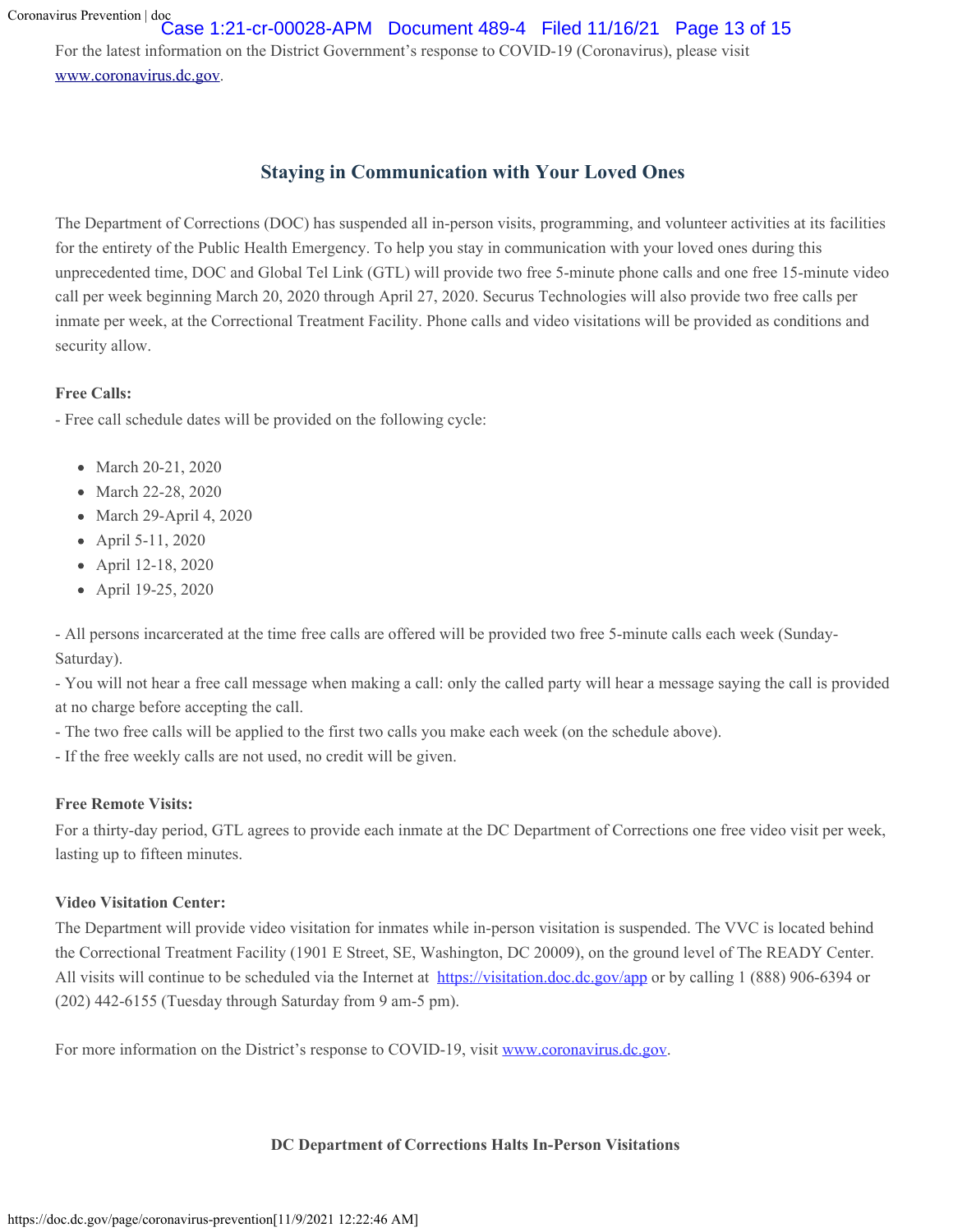# Case 1:21-cr-00028-APM Document 489-4 Filed 11/16/21 Page 14 of 15

**UPDATE: Effective 11:59 p.m... Saturday, March 14, 2020** – In order to protect our residents, staff, and their families, the DC Department of Corrections is suspending all in-person visits, programming, and volunteer activities at its facilities for the entirety of the Public Health Emergency declared on March 11, 2020. The Department will provide video visitation for inmates while in-person visitation is suspended. While we recognize the significant impact this will have on inmates, their families, and loved ones, we are guided by medical experts who recommend social distancing measures as a proven method for preventing the spread of COVID-19.

As the Centers for Disease Control and DC Health guidelines and recommendations change, DOC will provide updated information to everyone in our facilities. For more information regarding the coronavirus, please visit [www.coronavirus.dc.gov.](https://coronavirus.dc.gov/)

**\* \* \***

DC Department of Corrections Puts in Place New Policies to Protect Residents, Visitors, and Staff from COVID-19 and Ensure Continued Visitations, Including Screening Upon Entry

The DC Department of Corrections takes the safety and well-being of DOC residents, visitors, staff, volunteers, and contractors extremely seriously.

As we continue to monitor COVID-19 in our community and follow guidance from DC Health and the Centers for Disease Control and Prevention, we are taking necessary steps to protect everyone in our facilities and ensure that residents can continue to safely receive visitors.

- Established Incident Command Team
- Medical Staff is staying vigilant and meeting with each housing unit and officer roll call
- Developed and implemented a strategic communications plan
- Enhanced cleaning efforts, especially within common areas
- Ordered additional cleaning and sanitation supplies, including protective gloves, masks and clothing for staff
- Initiated a two-hour cleaning of the entire facility (sanitizing and reminding people to wash their hands)
- Continuously partnering and sharing info with our criminal justice partners
- Sending daily COVID-19 emails to all employees to keep everyone informed

**Effective March 11, 2020**, in an effort to prevent the potential spread of the Coronavirus (COVID-19) throughout the District of Columbia Department of Corrections (DC DOC) facilities; Central Detention Facility (CDF) Correctional Treatment Facility (CTF), Central Cell Block (CCB), VVC (Video Visitation Center), The Center for Professional Development and Learning (CPDL), and The Ready Center, DOC will screen all staff and visitors (friends, family members, attorneys, contractors, volunteers, etc.) for the virus before they are allowed to enter the facilities. The screening will take place at the main entrances of the facilities. DOC staff and visitors will be asked if they are currently experiencing flu-like symptoms (cough, fever or shortness of breath), if they have come into direct contact with a person with the COVID-19 virus, or if they have recently traveled to country affected by the COVID-19 virus. If DOC staff responds "yes" to any of these questions, they will be sent home and advised to see their health care provider. If a visitor responds "yes" to any of these questions or exhibits obvious flulike symptoms, they will be denied entry to the facilities.

We will continue to keep you up to date on all DOC efforts regarding the coronavirus. As CDC and DC Health guidelines and recommendations change, we will provide updated information to everyone in our facilities. Also, for more information regarding the coronavirus, please visit [www.coronavirus.dc.gov](https://coronavirus.dc.gov/).